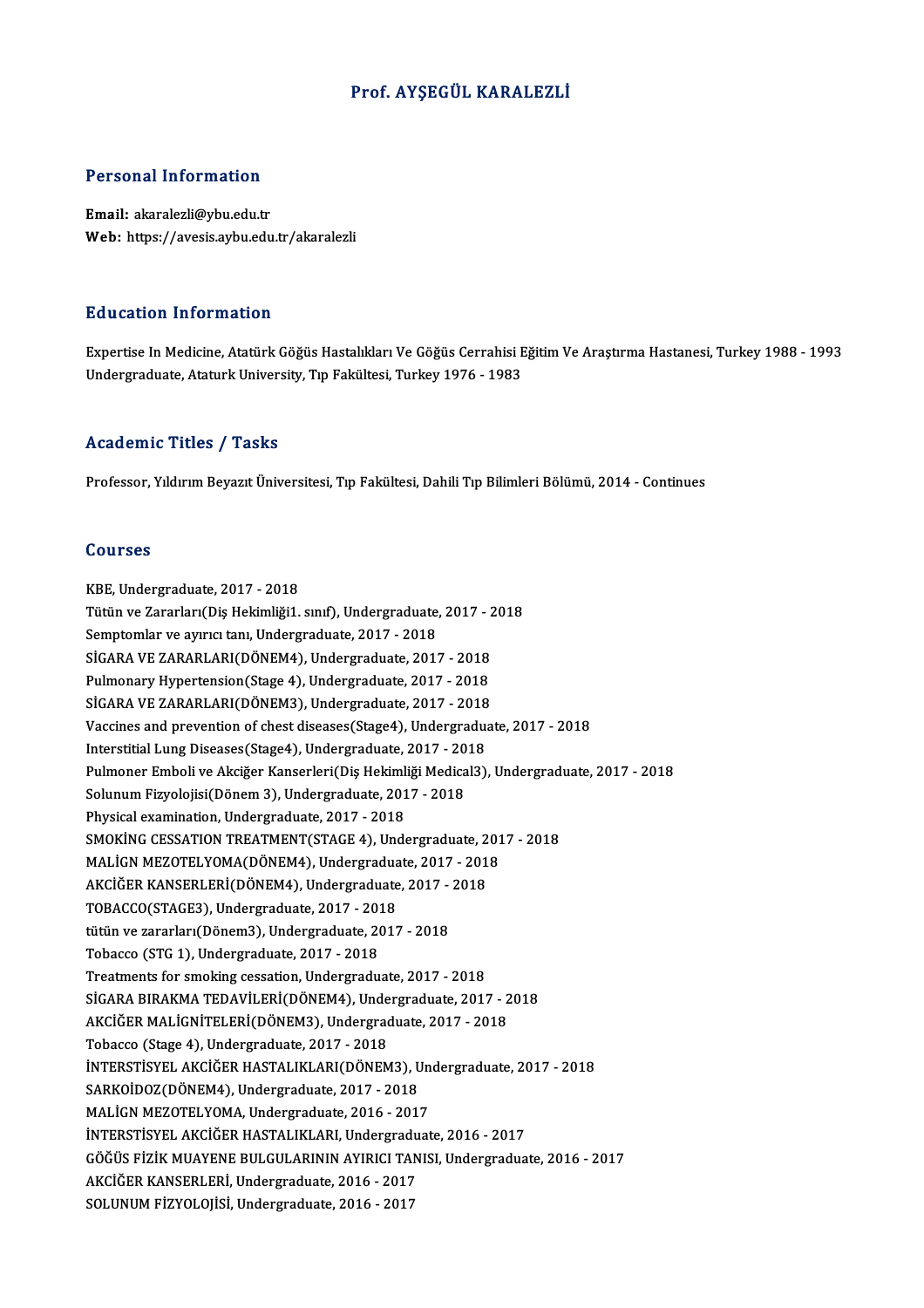TOBACCO, Undergraduate, 2016 - 2017 ARTERKANGAZLARI,Undergraduate,2016 -2017 TOBACCO, Undergraduate, 2016 - 2017<br>ARTER KAN GAZLARI, Undergraduate, 2016 - 2017<br>INTERSTITIAL LUNG DISEASES, Undergraduate, 2016 - 2017<br>SICARA VE ZARARI ARI Undergraduate, 2016 - 2017 ARTER KAN GAZLARI, Undergraduate, 2016 - 2017<br>INTERSTITIAL LUNG DISEASES, Undergraduate, 2016<br>SIGARA VE ZARARLARI, Undergraduate, 2016 - 2017<br>AKCIČER MALICNITELERI, Undergraduate, 2016 - 201 INTERSTITIAL LUNG DİSEASES, Undergraduate, 2016 - 2<br>SİGARA VE ZARARLARI, Undergraduate, 2016 - 2017<br>AKCİĞER MALİGNİTELERİ, Undergraduate, 2016 - 2017<br>PIJI MONER EMPOLİ, Undergraduate, 2016 - 2017 SİGARA VE ZARARLARI, Undergraduate, 2016 - 2017<br>AKCİĞER MALİGNİTELERİ, Undergraduate, 2016 - 2017<br>PULMONER EMBOLİ, Undergraduate, 2016 - 2017 SİGARA BIRAKMA TEDAVİLERİ, Undergraduate, 2016 - 2017

# Articles Published in Journals That Entered SCI, SSCI and AHCI Indexes

- I. Evaluation of the effectiveness and safety of adding ivermectin to treatment in severe COVID-19 patients<br>Patients<br>Playwee Evaluation of the effectiveness and safety of adding ivermectin to treatment in severe COVID-19<br>patients<br>Okumuş N., Demirtürk N., Çetinkaya R. A. , Güner R., Avcı İ. Y. , Orhan S., Konya P., Şaylan B., KARALEZLİ A., Yamane **patient<br>Okumuş<br>L., et al.<br>PMC Inf** Okumuş N., Demirtürk N., Çetinkaya R. A. , Güner R., Avcı İ. Y. , Orhan S., Konya P<br>L., et al.<br>BMC Infectious Diseases, vol.21, no.1, 2021 (Journal Indexed in SCI Expanded)<br>Long term nosulta of lour does tissue pleaminosen L., et al.<br>BMC Infectious Diseases, vol.21, no.1, 2021 (Journal Indexed in SCI Expanded)<br>II. Long-term results of low-dose tissue plasminogen activator therapy in acute pulmonary embolism<br>Hore H. KU IC H. Abursine O. H BMC Infectious Diseases, vol.21, no.1, 2021 (Journal Indexed in SCI Expanded)<br>Long-term results of low-dose tissue plasminogen activator therapy in acute pulmonary e:<br>Hezer H., KILIÇ H., Abuzaina O., Hasanoglu H. C., KARAL Long-term results of low-dose tissue plasminogen activator therapy in acute pulmonary en<br>Hezer H., KILIÇ H., Abuzaina O., Hasanoglu H. C. , KARALEZLİ A.<br>Journal of Investigative Medicine, vol.67, no.8, pp.1142-1147, 2019 ( Hezer H., KILIÇ H., Abuzaina O., Hasanoglu H. C. , KARALEZLİ A.<br>Journal of Investigative Medicine, vol.67, no.8, pp.1142-1147, 2019 (Journal Indexed in SCI Expanded)<br>III. Are the thiol/disulfide redox status and HDL choles Journal of Investigative Medicine, vol.67, no.8, pp.1142-1147, 2019 (Journ<br>Are the thiol/disulfide redox status and HDL cholesterol levels a<br>embolism? Thiol/disulfide redox status in pulmonary embolism<br>Parlak E.S., Alisik Are the thiol/disulfide redox status and HDL cholesterol levels associated with p<br>embolism? Thiol/disulfide redox status in pulmonary embolism<br>Parlak E. S. , Alisik M., KARALEZLİ A., Sayilir A. G. , Bastug S., Er M., HASAN embolism? Thiol/disulfide redox status in pulmonary embolism<br>Parlak E. S., Alisik M., KARALEZLİ A., Sayilir A. G., Bastug S., Er M., HASANOĞLU H. C., Erel O. CLINICAL BIOCHEMISTRY, vol.50, no.18, pp.1020-1024, 2017 (Journal Indexed in SCI)
- IV. Exhaled carbon monoxide is a marker of heavy nicotine dependence<br>Babaoglu E., KARALEZLI A., Mukremin E. R., HASANOĞLU H. C., ÖZTUNA D. Exhaled carbon monoxide is a marker of heavy nicotine dependence<br>Babaoglu E., KARALEZLİ A., Mukremin E. R. , HASANOĞLU H. C. , ÖZTUNA D.<br>TURKISH JOURNAL OF MEDICAL SCIENCES, vol.46, no.6, pp.1677-1681, 2016 (Journal Indexe Babaoglu E., KARALEZLİ A., Mukremin E. R. , HASANOĞLU H. C. , ÖZTUNA D.<br>TURKISH JOURNAL OF MEDICAL SCIENCES, vol.46, no.6, pp.1677-1681, 2016 (Journal Indexed in SCI)<br>V. The exhaled carbon monoxide levels, respiratory func
- TURKISH JOURNAL OF MEDICAL<br>The exhaled carbon monoxide<br>of the petrol station workers The exhaled carbon monoxide levels,<br>of the petrol station workers<br>Soyturk A. N., KARALEZLİ A., Hasanoglu C.<br>FUROPEAN PESPIRATORY JOURNAL, vol.46 of the petrol station workers<br>Soyturk A. N. , KARALEZLİ A., Hasanoglu C.<br>EUROPEAN RESPIRATORY JOURNAL, vol.46, 2015 (Journal Indexed in SCI)<br>Can nulmanary artarial CT abstruction index rate predict right vol

Soyturk A. N. , KARALEZLİ A., Hasanoglu C.<br>EUROPEAN RESPIRATORY JOURNAL, vol.46, 2015 (Journal Indexed in SCI)<br>VI. Can pulmonary arterial CT obstruction index rate predict right ventricular dilatation in pulmonary<br>ombo EUROPEAN<br>Can pulmo:<br>embolism?<br><sup>Vildinim P. P.</sub></sup> Can pulmonary arterial CT obstruction index rate predict r<br>embolism?<br>Yildirim B. B. , Kurt A., KARALEZLİ A., Dagli C. E. , HASANOĞLU H. C.<br>EUROPEAN PESPIRATORY JOURNAL, vel 46, 2015 (Journal Indexed

embolism?<br>1990: Yildirim B. B. , Kurt A., KARALEZLİ A., Dagli C. E. , HASANOĞLU H. C.<br>1990: EUROPEAN RESPIRATORY JOURNAL, vol.46, 2015 (Journal Indexed in SCI)

# Articles Published in Other Journals

- I. EVALUATION OF THE RELATIONSHIP BETWEEN HIGH-DENSITY LIPOPROTEIN CHOLESTEROL LEVELS XXX I WOMONOW IN OTHET JOUTHUM<br>EVALUATION OF THE RELATIONSHIP BETWEEN HIGH-DENSITY LIPOPROT<br>AND COMMUNITY-ACQUIRED PNEUMONIA SEVERITY IN ADULT PATIENTS<br>Herer H. Berlak E.S., Allen A. Heseneğlu H.C., Argüder E. Örtürk B. Ke EVALUATION OF THE RELATIONSHIP BETWEEN HIGH-DENSITY LIPOPRO<br>AND COMMUNITY-ACQUIRED PNEUMONIA SEVERITY IN ADULT PATIENT<br>Hezer H., Parlak E. S. , Alkan A., Hasanoğlu H. C. , Argüder E., Öztürk B., Karalezli A.<br>Ankara Madisal Hezer H., Parlak E. S. , Alkan A., Hasanoğlu H. C. , Argüder E., Öztürk B., Karalezli A.<br>Ankara Medical Journal, no.1, pp.118-128, 2022 (Refereed Journals of Other Institutions) Hezer H., Parlak E. S. , Alkan A., Hasanoğlu H. C. , Argüder E., Öztürk B., Kar<br>Ankara Medical Journal, no.1, pp.118-128, 2022 (Refereed Journals of Otl<br>II. Tıp Fakultesi Ogrencilerinin Sigara Icme Konusundaki Tutumlari<br>KU Ankara Medical Journal, no.1, pp.118-128, 2022 (Refereed Journals of Other<br>Tıp Fakultesi Ogrencilerinin Sigara Icme Konusundaki Tutumlari<br>KILIÇ H., Pempeci S., Sarıkulak E., Aknar B., Bilgiç İ., ALKAN A., KARALEZLİ A.<br>Cari
- Tıp Fakultesi Ogrencilerinin Sigara Icme Konusundaki Tutumlari<br>KILIÇ H., Pempeci S., Sarıkulak E., Aknar B., Bilgiç İ., ALKAN A., KARALEZLİ A.<br>Gazi Medical Journal, vol.32, no.4, pp.619-624, 2021 (Refereed Journals of Othe KILIÇ H., Pempeci S., Sarıkulak E., Aknar B., Bilgiç İ., ALKAN A., KARALEZLİ A.<br>Gazi Medical Journal, vol.32, no.4, pp.619-624, 2021 (Refereed Journals of Othe<br>III. Investigation of the effects of dust transport on lung he
- Gazi Medical Journal, vol.32, no.4, pp.619-624, 2021 (Refereed Journals of Othe<br>Investigation of the effects of dust transport on lung health<br>KILIÇ H., Kuş S., Parlak E. Ş. , ÇARPAR S., çelik G. K. , ARGÜDER E., KARALEZLİ Turk Hijyen ve Deneysel Biyoloji Dergisi, vol.78, no.1, pp.53-60, 2021 (Refereed Journals of Other Institutions) KILIÇ H., Kuş S., Parlak E. Ş. , ÇARPAR S., çelik G. K. , ARGÜDER E., KARALEZLİ A.<br>Turk Hijyen ve Deneysel Biyoloji Dergisi, vol.78, no.1, pp.53-60, 2021 (Refereed Journals of<br>IV. Sigara Bırakma Polikliniğinde Psikiyatri K
- Turk Hijyen ve Deneysel Biyoloji Dergisi, vol.78, no.1, pp.53-60, 2021 (Refereed J<br>Sigara Bırakma Polikliniğinde Psikiyatri Konsültasyonu Yapılan Olguları<br>KILIÇ H., ARGÜDER E., ÇAĞLAR A., UĞURLU M., HASANOĞLU H. C. , KARAL Sigara Bırakma Polikliniğinde Psikiyatri Konsültasyonu Yapılan Olguların İzlemi.<br>KILIÇ H., ARGÜDER E., ÇAĞLAR A., UĞURLU M., HASANOĞLU H. C. , KARALEZLİ A.<br>Ankara Medical Journal, vol.20, no.4, pp.835-843, 2020 (Refereed J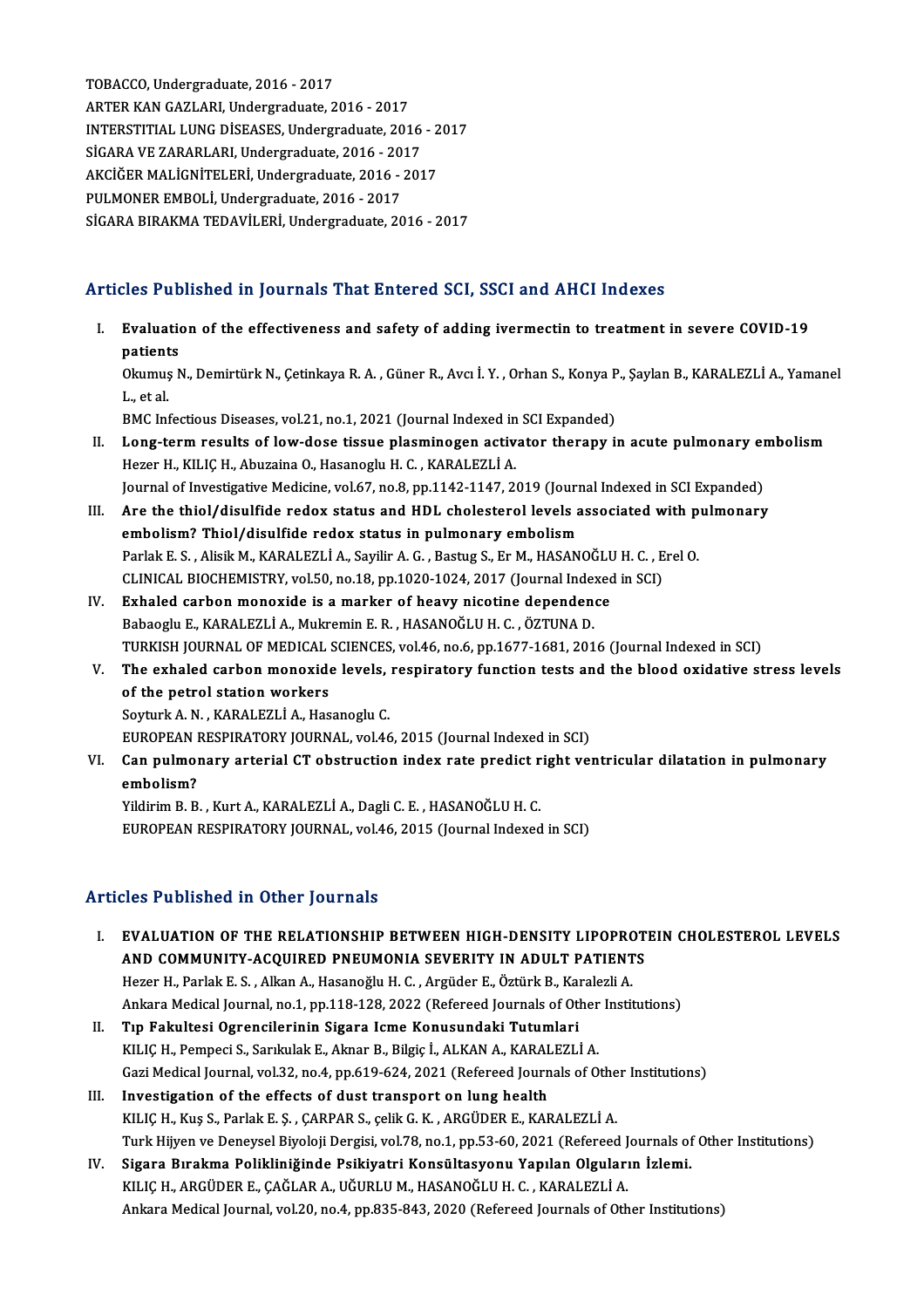| V.     | Does The Mean Platelet Volume (MPV) Have Any Importance In the Evaluation of Cardiovascular                                                                                                                |
|--------|------------------------------------------------------------------------------------------------------------------------------------------------------------------------------------------------------------|
|        | Disease In COPD Patients?                                                                                                                                                                                  |
|        | KILIÇ H., KARADUMAN YALÇIN F., KAYA C., ÖĞÜT T., HEZER H., ARGÜDER E., HASANOĞLU H. C. , KARALEZLİ A.                                                                                                      |
|        | Ankara Medical Journal, vol.20, no.3, pp.663-673, 2020 (Refereed Journals of Other Institutions)                                                                                                           |
| VI.    | Awareness of the Patients and Their Relatives About the Health Problems Occurred by Passive                                                                                                                |
|        | Smoking                                                                                                                                                                                                    |
|        | ARGÜDER E., Abuzaina O., kılıç H., KARALEZLİ A., HASANOĞLU H. C.                                                                                                                                           |
|        | Ankara Medical Journal, vol.19, no.2, 2019 (Refereed Journals of Other Institutions)                                                                                                                       |
| VII.   | Can Venous Blood Gases be Used instead of Arterial Blood Gases in Department of Chest Diseases?                                                                                                            |
|        | parlak e. s., SEVİL P., KARALEZLİ A., HASANOĞLU H. C.                                                                                                                                                      |
|        | Ankara Medical Journal, vol.19, no.1, pp.157-163, 2019 (Refereed Journals of Other Institutions)                                                                                                           |
| VIII.  | E. Argüder, O. Abuzaina, H. Bakır, A. Karalezli, H. Hasanoglu. Hasta Ve Yakınlarının Pasif Sigara                                                                                                          |
|        | İçiminin Oluşturduğu Sağlık Sorunları Hakkındaki Farkındalığı. Ankara Medical Journal, 2019;                                                                                                               |
|        | (2):213-225 DOI: 10.17098/amj.576890.                                                                                                                                                                      |
|        | ARGÜDER E., ABUZAİNA O., BAKIR H., HASANOĞLU H. C., KARALEZLİ A.                                                                                                                                           |
|        | Ankara Medical Journal, vol.1, pp.213-225, 2019 (Other Refereed National Journals)                                                                                                                         |
| IX.    | Living- versus deceased-donor renal transplant recipients: A comparison on pulmonary                                                                                                                       |
|        | complications                                                                                                                                                                                              |
|        | parlak e. s., KARALEZLİ A., Tokac M., Dumlu E., Altinoglu A., Cevik F., Kilic M., HASANOĞLU H. C.<br>Eurasian Journal of Pulmonology, vol.21, no.3, pp.156, 2019 (Refereed Journals of Other Institutions) |
| Х.     | Solunum Acilleri/Pulmoner Emboli                                                                                                                                                                           |
|        | KARALEZLİ A.                                                                                                                                                                                               |
|        | Güncel Göğüs Hastalıkları Serisi, vol.6, no.2, pp.16-35, 2018 (National Non-Refereed Journal)                                                                                                              |
| XI.    | <b>Central Venous Catheter Malposition Related Lung Complication</b>                                                                                                                                       |
|        | Kuş S., Pembeci S., ARGÜDER E., KARALEZLİ A., Gündoğdu H., HASANOĞLU H. C.                                                                                                                                 |
|        | Turkiye Klinikleri Archives of Lung, vol.19, no.1, pp.26-29, 2018 (Other Refereed National Journals)                                                                                                       |
| XII.   | Serum copeptin level may not play an important role in acute pulmonary embolism                                                                                                                            |
|        | PARLAK E. Ş., KURTOĞLU ÇELİK G., ALIŞIK M., BAŞTUĞ S., KARALEZLİ A., HASANOĞLU H. C.                                                                                                                       |
|        | Biomedical Research-India, vol.29, no.19, pp.3624-3628, 2018 (Refereed Journals of Other Institutions)                                                                                                     |
| XIII.  | Comparison of thrombolytic and convansional treatment efficiency in pulmonary embolismon the                                                                                                               |
|        | 10th day of treatment                                                                                                                                                                                      |
|        | AYKUN G., ER M., KARALEZLİ A., HASANOĞLU H. C.                                                                                                                                                             |
|        | İzmir Göğüs Hastalıkları Dergisi, vol.31, no.3, pp.135-144, 2017 (Other Refereed National Journals)                                                                                                        |
| XIV.   | Effect of HDL level on thrombus resolution in pulmonary embolism                                                                                                                                           |
|        | ER M., AYKUN G., KARALEZLİ A., HASANOĞLU H. C.                                                                                                                                                             |
|        | Medical Journal of Islamic World Academy of Sciences, vol.25, no.4, pp.125-132, 2017 (Refereed Journals of Other                                                                                           |
|        | Institutions)                                                                                                                                                                                              |
| XV.    | Pulmoner embolide trombolitik tedavi ve konvansiyonel tedavi etkinliğinin 10. günde                                                                                                                        |
|        | karşılaştırılması<br>Aykun G., er m., KARALEZLİ A., HASANOĞLU H. C.                                                                                                                                        |
|        | İzmir Göğüs Hastanesi Dergisi, vol.31, no.3, pp.135-141, 2017 (Other Refereed National Journals)                                                                                                           |
| XVI.   | Sentetik Kanabinoid Kullanımına Bağlı Difüz Alveoler Hemoraji Gelişen Olgu                                                                                                                                 |
|        | BABAOĞLU E., KOYUNCU A., KARALEZLİ A., abuzaina o., HASANOĞLU H. C.                                                                                                                                        |
|        | . Olgular Eşliğinde Göğüs Hastalıklarına Güncel Pratik Yaklaşımlar Kitabı. TÜSAD Eğitim Kitapları Serisi., pp.45-51,                                                                                       |
|        | 2016 (Other Refereed National Journals)                                                                                                                                                                    |
| XVII.  | Nadir görülen bir pulmoner Arteriyoarteryel ve arteriyovenöz Malformasyon olgusu                                                                                                                           |
|        | Çulfacı F., KILIÇ H., KARALEZLİ A., Er M., Şentürk A., Habibe H., H Canan H., GÜMÜŞ M.                                                                                                                     |
|        | Turkish Medical Journal, vol.6, pp.50-53, 2015 (Other Refereed National Journals)                                                                                                                          |
| XVIII. | Semiinvasive Aspergillosis Case Coexisting to Metastatic Renal Cell Cancer                                                                                                                                 |
|        | KILIÇ H., Şentürk A., KARALEZLİ A., H Canan H., Hayriye Tatlı D.                                                                                                                                           |
|        | Journal Clinical of Analitic Medicine, 2014 (Other Refereed National Journals)                                                                                                                             |
|        |                                                                                                                                                                                                            |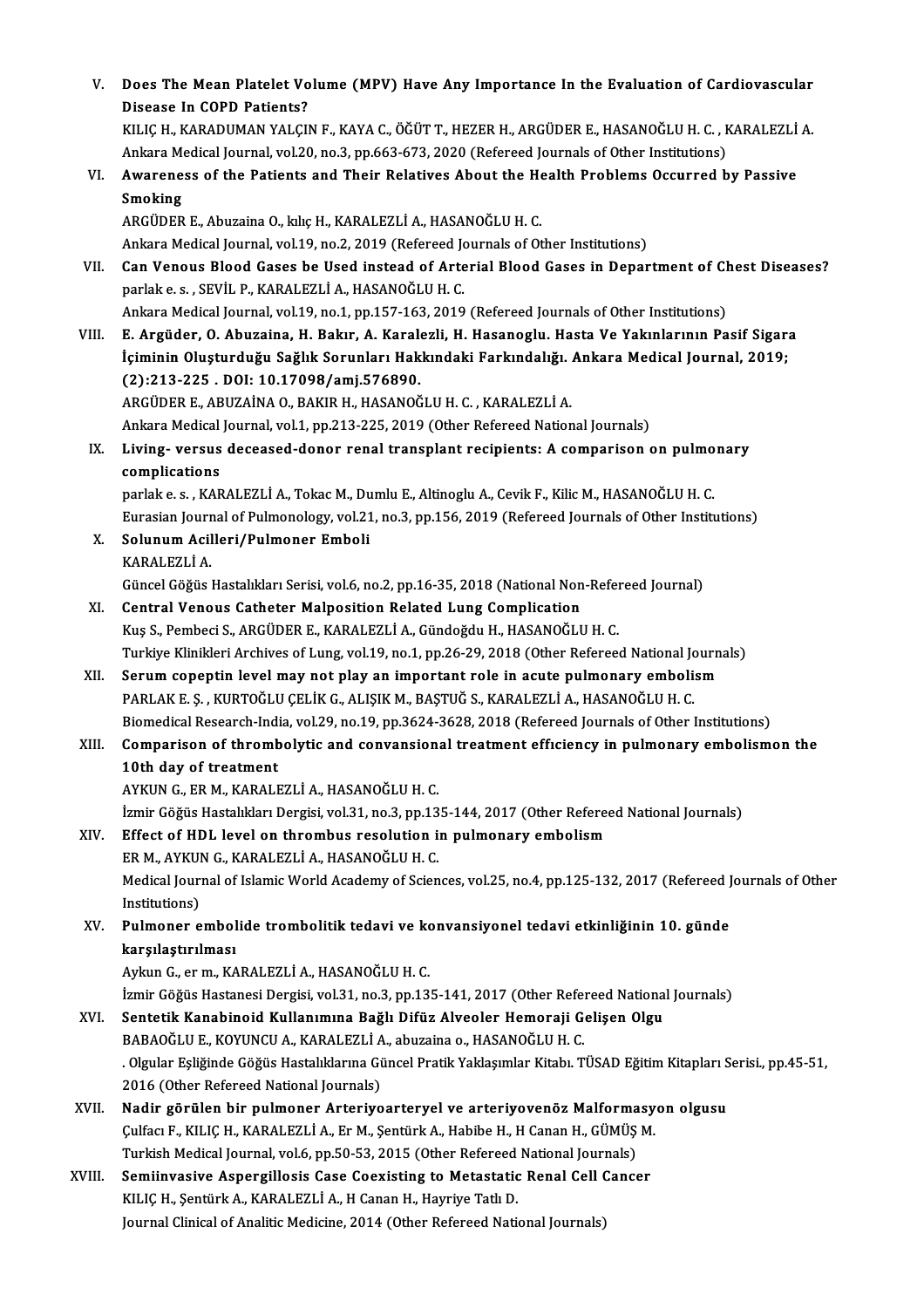| XIX.   | Venöz tromboemboli hastalarında gen mutasyonları ve risk faktörlerinin değerlendirilmesi          |
|--------|---------------------------------------------------------------------------------------------------|
|        | parlak e. ş., KARALEZLİ A., şentürk a., HASANOĞLU H. C., GÜLEÇ CEYLAN G., parlak i. s.            |
|        | ortadoğu medical journal, vol.5, no.3, pp.137-142, 2013 (Other Refereed National Journals)        |
| XX.    | Göğüs Hastalıkları Yoğun Bakım Ünitesinde Mortalite Nedenlerinin İncelenmesi                      |
|        | KILIÇ H., Ebru Şengül P., Şentürk A., Avcu R., KARALEZLİ A.                                       |
|        | Turkish Medical Journal, 2013 (Other Refereed National Journals)                                  |
| XXI.   | Bronchoesophageal fistula                                                                         |
|        | ARGÜDER E., Aykun G., KARALEZLİ A., HASANOĞLU H. C.                                               |
|        | Journal of bronchology interventional pulmonology, 2012 (Refereed Journals of Other Institutions) |
| XXII.  | Factors that increasing tendency to smoking cessation                                             |
|        | ARGÜDER E., HASANOĞLU H. C., KARALEZLİ A., Kılıç H.                                               |
|        | TUBERKULOZ VE TORAK-TUBERCULOSIS AND THORAX, 2012 (Refereed Journals of Other Institutions)       |
| XXIII. | Kronik Böbrek Yetmezliği ile seyreden ANCA ilişkili vaskülit OLGU SUNUMU                          |
|        | KILIÇ H., Aysegul S., Funda K., KARALEZLİ A., H Canan H.                                          |
|        | Solunum Hastalıkları., vol.22, pp.100-103, 2011 (Other Refereed National Journals)                |
| XXIV.  | Arter Kan Gazları                                                                                 |
|        | KARALEZLİ A.                                                                                      |
|        | Türk Tip Dergisi, vol.1, no.1, pp.44-50, 2007 (Other Refereed National Journals)                  |

## Books&Book Chapters

OOks & Book Chapters<br>I. THE ICU BOOK FOURTH EDITION (TÜRKÇE BASIM)<br>KOVUNCU A KARALEZLİ A ARÇÜDER E HEZER H. BARI KOYUNCU A., KARALEZLİ A., ARGÜDER E., HEZER H., PARLAK E. Ş.<br>PALME YAYINCILIK. 2017 THE ICU BOOK FOURTH<br>KOYUNCU A., KARALEZLÌ A<br>PALME YAYINCILIK, 2017

## Refereed Congress / Symposium Publications in Proceedings

I. Comparision of side effects between thrombolytic and anticoagulation therapy in patients with **COMMON COMMON<br>Comparision of side ef<br>Pulmonary Embolism<br>VILLC H. HASANOČI ILH** Comparision of side effects between thrombolytic and anticoagulation therapy in patients with<br>Pulmonary Embolism<br>KILIÇ H., HASANOĞLU H. C. , KARALEZLİ A., HEZER H., BABAOĞLU E., ER M., PARLAK E. S. , ABUZAINA O., GÖKMEN<br>D. Pul<mark>monary En</mark><br>KILIÇ H., HASAN<br>D., ARGÜDER E.<br>Euroneen Beeni KILIÇ H., HASANOĞLU H. C. , KARALEZLİ A., HEZER H., BABAOĞLU E., ER M., PARLAK E. S. , ABUZAI<br>D., ARGÜDER E.<br>European Respiratory Society (ERS) Annual Congress 2020, Spain, 7 - 09 September 2020, vol.56<br>Sarkaidar Tanısında

- D., ARGÜDER E.<br>European Respiratory Society (ERS) Annual Congress 2020, Spain, 7 09 September<br>II. Sarkoidoz Tanısında EBUS-TBNA İlk Sırada Yer Almakta: 10 Yıllık Deneyim.<br>APCÜDER E. HEZER H. KILIC H. BARLAKE S., KIS S. C European Respiratory Society (ERS) Annual Congress 2020, Spain, 7 - 09 September 2020, vol.56<br>Sarkoidoz Tanısında EBUS-TBNA İlk Sırada Yer Almakta: 10 Yıllık Deneyim.<br>ARGÜDER E., HEZER H., KILIÇ H., PARLAK E. Ş. , KUŞ S., II. Sarkoidoz Tanısında EBUS-TBNA İlk Sırada Yer Almakta: 10 Yıllık Deneyim.<br>ARGÜDER E., HEZER H., KILIÇ H., PARLAK E. Ş. , KUŞ S., ÇELENK ERGÜDEN H., ER M., HASANOĞLU H. C. ,<br>KARALEZLİ A. ARGÜDER E., HEZER H., KILIÇ H., PARLAK E. Ş. , KUŞ S., ÇELENK ERGÜDEN H., ER M., HASANOĞLU H. C. ,<br>KARALEZLİ A.<br>Akciğer Sağlığı ve Yoğun Bakım Derneği, Ulusal Akciğer Sağlığı Kongresi, 11-15 Mart 2020. Antalya/ Türkiye (SS KARALEZLİ A.<br>Akciğer Sağlığı ve Yoğun Bakım Derneği, Ulusal Akc<br>021, sayfa:24), Turkey, 11 - 15 March 2020, pp.24<br>Bomatalojik Hastalığı nadaniyle izlenen olayı Akciğer Sağlığı ve Yoğun Bakım Derneği, Ulusal Akciğer Sağlığı Kongresi, 11-15 Mart 2020<br>021, sayfa:24), Turkey, 11 - 15 March 2020, pp.24<br>III. Romatolojik Hastalığı nedeniyle izlenen olgularda Tüberküloz Görülme Sıklığı.<br>
- 021, sayfa:24), Turkey, 11 15 March 2020, pp.24<br>Romatolojik Hastalığı nedeniyle izlenen olgularda Tüberküloz Görül<br>ARGÜDER E., YANIK ÜSTÜNER G., EKİCİ R., KILIÇ H., ERTEN Ş., KARALEZLİ A.<br>Aksiğar Sağlığı ve Yoğun Balam D Romatolojik Hastalığı nedeniyle izlenen olgularda Tüberküloz Görülme Sıklığı.<br>ARGÜDER E., YANIK ÜSTÜNER G., EKİCİ R., KILIÇ H., ERTEN Ş., KARALEZLİ A.<br>Akciğer Sağlığı ve Yoğun Bakım Derneği, Ulusal Akciğer Sağlığı Kongresi ARGÜDER E., YANIK ÜSTÜNER G., EKİCİ R., KILIÇ H., ERTEN Ş., KARALEZLİ A.<br>Akciğer Sağlığı ve Yoğun Bakım Derneği, Ulusal Akciğer Sağlığı Kongresi, Antalya, Turkey, 1<br>pp.158<br>IV. Sigara bırakma polikliniğinde psikiyatri k Akciğer Sağlığı ve Yoğun Bakım Derneği, Ulusal Akciğer Sağlığı Kongresi, Antalya, Turkey, 1<br>pp.158<br>IV. Sigara bırakma polikliniğinde psikiyatri konsültasyonu yapılan olguların izlemi.<br>EU IC.H. ARCÜDER E. CAČLAR A. HASANOČL
- KILIÇH.,ARGÜDERE.,ÇAĞLARA.,HASANOĞLUH.C. ,KARALEZLİA. Sigara bırakma polikliniğinde psikiyatri konsültasyonu yapılan olguların izlemi.<br>KILIÇ H., ARGÜDER E., ÇAĞLAR A., HASANOĞLU H. C. , KARALEZLİ A.<br>Türkiye Solunum Araştırmaları Derneği (TÜSAD) 41. Ulusal Kongresi., Turkey, 2 KILIÇ H., ARGÜDER E., ÇAĞLAR A., HASANOĞLU H. C. , KARALEZLİ A.<br>Türkiye Solunum Araştırmaları Derneği (TÜSAD) 41. Ulusal Kongresi., Tu<br>V. Toz Taşınımının Akciğer Sağlığı Üzerine Etkilerinin Araştırılması.<br>V.U. IC H. VIS S.
- Türkiye Solunum Araştırmaları Derneği (TÜSAD) 41. Ulusal Kongresi., Turkey, 26 29 Oct<br>Toz Taşınımının Akciğer Sağlığı Üzerine Etkilerinin Araştırılması.<br>KILIÇ H., KUŞ S., PARLAK E., ÇARPAR S., KURTOĞLU ÇELİK G., ARGÜDER Toz Taşınımının Akciğer Sağlığı Üzerine Etkilerinin Araştırılması.<br>KILIÇ H., KUŞ S., PARLAK E., ÇARPAR S., KURTOĞLU ÇELİK G., ARGÜDER E., KARALEZLİ A.<br>Akciğer Sağlığı ve Yoğun Bakım Derneği, Ulusal Akciğer Sağlığı Kongresi KILIÇ H., KUŞ S., PARLAK<br>Akciğer Sağlığı ve Yoğun<br>Turkey, 13 March 2019<br>Propkoskoni uygulan Akciğer Sağlığı ve Yoğun Bakım Derneği, Ulusal Akciğer Sağlığı Kongresi, 4. Ulusal Akciğ<br>Turkey, 13 March 2019<br>VI. Bronkoskopi uygulanan hastalarda sedasyon yöntemlerinin karşılaştırılması.
-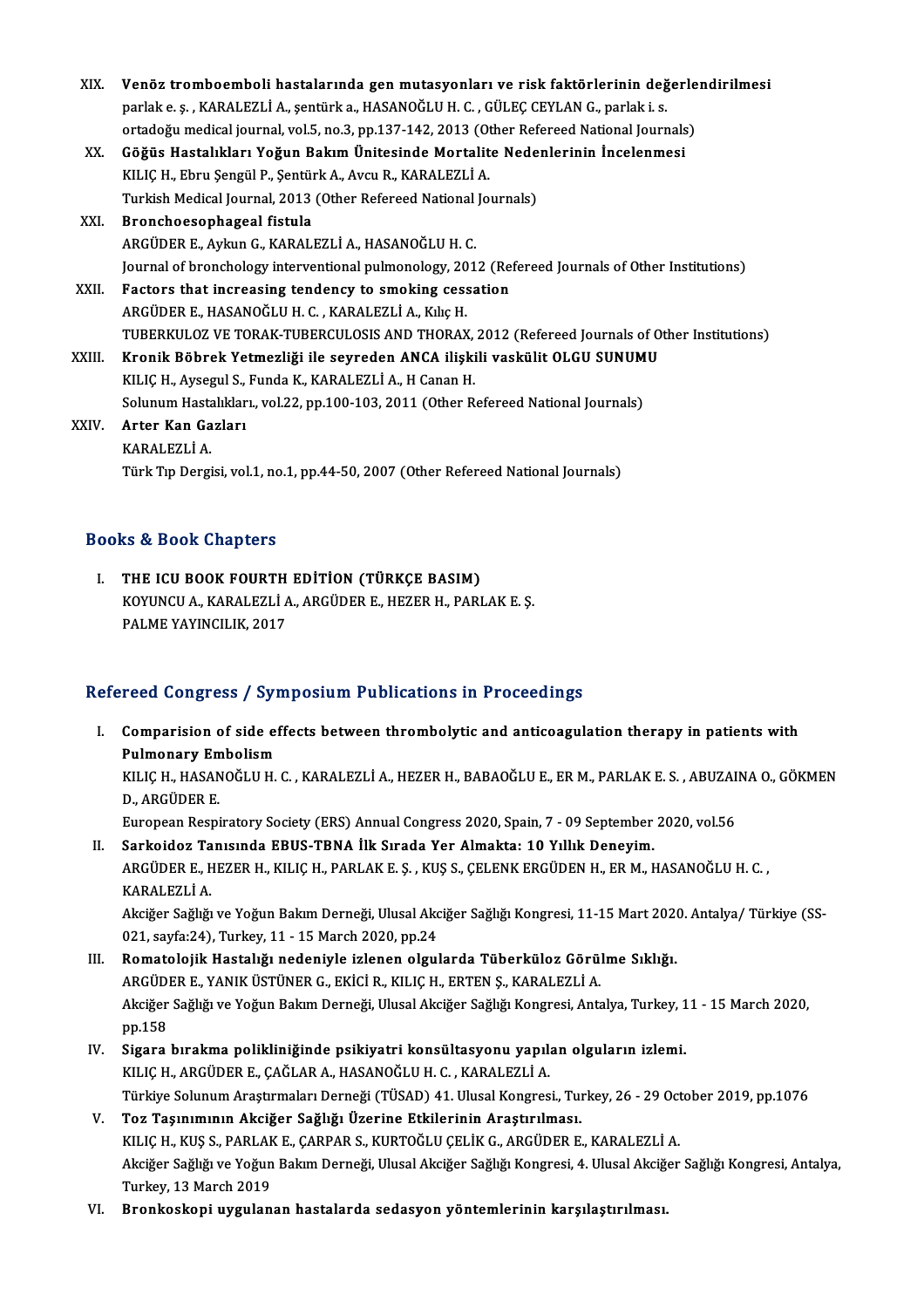ZelihaÜ.,ARGÜDERE.,KARALEZLİA.,HASANOĞLUH.C.

Zeliha Ü., ARGÜDER E., KARALEZLİ A., HASANOĞLU H. C.<br>Türkiye Solunum Araştırmaları Derneği (TÜSAD) 40. Ulusal Kongresi, Turkey, 13 - 16 October 2018<br>Kus beslaven elavde subalut binensensitivite prömenisi

- VII. Kuş besleyen olguda subakut hipersensitivite pnömonisi<br>Abuzaina O., ARGÜDER E., KARALEZLİ A. Türkiye Solunum Araştırmaları Derneği (<br><mark>Kuş besleyen olguda subakut hipers</mark><br>Abuzaina O., ARGÜDER E., KARALEZLİ A.<br>Türkiye Solunum Arastırmaları Derneği ( Türkiye SolunumAraştırmalarıDerneği (TÜSAD) 40.UlusalKongresi,Turkey,13 -16October 2018 Abuzaina O., ARGÜDER E., KARALEZLİ A.<br>Türkiye Solunum Araştırmaları Derneği (TÜSAD) 40. Ulusal Kongresi, Turkey, 13 - 16 October 2018<br>VIII. Diffüz Pulmoner Ossifikasyonun Nadir Rastlanan Bir Tipi: Dendriform Pulmoner Ossif
- Türkiye Solunum Araştırmaları Derneği (TÜSAD) 40. Ulusal Kon<br>Diffüz Pulmoner Ossifikasyonun Nadir Rastlanan Bir Tipi<br>Abuzaina Bıldır S., Ergüden H., KARALEZLİ A., HASANOĞLU H. C.<br>TÜSAD 40 Yıllık Kongresi Turkey 13 16 Ost Diffüz Pulmoner Ossifikasyonun Nadir Rastlanan I<br>Abuzaina Bıldır S., Ergüden H., KARALEZLİ A., HASANOĞI<br>TÜSAD 40. Yıllık Kongresi, Turkey, 13 - 16 October 2018<br>Conatik Mutasyon Santanmayan Cona Hastada Tek Abuzaina Bıldır S., Ergüden H., KARALEZLİ A., HASANOĞLU H. C.<br>TÜSAD 40. Yıllık Kongresi, Turkey, 13 - 16 October 2018<br>IX. Genetik Mutasyon Saptanmayan Genç Hastada Tekrarlayan Masif PTE Ve Takiplerinde Gelişen HİT<br>Olay
- TÜSAD 4<br>Genetik<br>Olgusu.<br>Ürel 4 M Genetik Mutasyon Saptanmayan Genç Hastada Tekrarlay.<br>Olgusu.<br>Ünal A. M. , Çevrimli S., Kılıç H., KARALEZLİ A., HASANOĞLU H. C.<br>TÜSAD 40 .Vıllık Kongresi, Antalya Turkey, 13 . 16 Ostaber 2019

Olgusu.<br>Ünal A. M. , Çevrimli S., Kılıç H., KARALEZLİ A., HASANOĞLU H. C.<br>TÜSAD 40. Yıllık Kongresi, Antalya, Turkey, 13 - 16 October 2018

- X. Pulmoner tromboemboli ile prezente olan behçet hastalığı. Bıldır Abuzaina S., Pempeci S., ARGÜDER E., KARALEZLİ A., HASANOĞLU H. C. Pulmoner tromboemboli ile prezente olan behçet hastalığı.<br>Bıldır Abuzaina S., Pempeci S., ARGÜDER E., KARALEZLİ A., HASANOĞLU H. C.<br>Türkiye Solunum Araştırmaları Derneği (TÜSAD) 40. Ulusal Kongresi, Turkey, 13 - 16 October Bıldır Abuzaina S., Pempeci S., ARGÜDER E., KARALEZLİ A., HASANOĞLU H. C.<br>Türkiye Solunum Araştırmaları Derneği (TÜSAD) 40. Ulusal Kongresi, Turkey, 13 - 16 0<br>XI. Hodgkin lenfoma nedeni ile bleomisin alan olguda gelişen ak
- Türkiye Solunum Araştırmaları Derneği (TÜSAD) 40. Ulusal Kongresi<br>H<mark>odgkin lenfoma nedeni ile bleomisin alan olguda gelişen ak</mark><br>Altan Cankurtaran G., ARGÜDER E., KARALEZLİ A., HASANOĞLU H. C.<br>Türkiye Solunum Arastırmaları XI. Hodgkin lenfoma nedeni ile bleomisin alan olguda gelişen akciğer toksisitesi.<br>Altan Cankurtaran G., ARGÜDER E., KARALEZLİ A., HASANOĞLU H. C.<br>Türkiye Solunum Araştırmaları Derneği (TÜSAD) 40. Ulusal Kongresi., Turkey,
- XII. Pulmoner Tromboemboli İle Prezente Olan Behçet Hastalığı Türkiye Solunum Araştırmaları Derneği (TÜSAD) 40. Ulusal Kongresi., Turkey<br>Pulmoner Tromboemboli İle Prezente Olan Behçet Hastalığı<br>Abuzaina Bıldır S., Pembeci S., ARGÜDER E., KARALEZLİ A., HASANOĞLU H. C.<br>TÜSAD 40. Vilik Pulmoner Tromboemboli İle Prezente Olan Behçet Hastalı<br>Abuzaina Bıldır S., Pembeci S., ARGÜDER E., KARALEZLİ A., HASAN<br>TÜSAD 40. Yıllık Kongresi, Antalya, Turkey, 13 - 16 October 2018<br>Lanfanijalajamuamataris Sanusu Galisan Abuzaina Bıldır S., Pembeci S., ARGÜDER E., KARALEZLİ A., HASANOĞLU H. C.<br>TÜSAD 40. Yıllık Kongresi, Antalya, Turkey, 13 - 16 October 2018<br>XIII. Lenfanjioleiomyomatozis Sonucu Gelişen Pulmoner Hipertansiyon Olgusu.<br>Abuzain
- TÜSAD 40. Yıllık Kongresi, Antalya, Turkey, 13 16 October 2018<br>Lenfanjioleiomyomatozis Sonucu Gelişen Pulmoner Hipertansiyon Olgusu.<br>Abuzaina O., ARGÜDER E., KARALEZLİ A., HASANOĞLU H. C. Lenfanjioleiomyomatozis Sonucu Gelişen Pulmoner Hipertansiyon Olgusu.<br>Abuzaina O., ARGÜDER E., KARALEZLİ A., HASANOĞLU H. C.<br>Akciğer Sağlığı ve Yoğun Bakım Derneği, Ulusal Akciğer Sağlığı Kongresi, Turkey, 14 - 18 March 20 Abuzaina O., ARGÜDER E., KARALEZLİ A., HASANOĞLU H. C.<br>Akciğer Sağlığı ve Yoğun Bakım Derneği, Ulusal Akciğer Sağlığı Kongresi, Turk<br>XIV. Santral Venöz Kateter Malpozisyonu İlişkili Akciğer Komplikasyonu.<br>Kus S. Pernegi S.
- Akciğer Sağlığı ve Yoğun Bakım Derneği, Ulusal Akciğer Sağlığı Kongresi, Turkey<br>Santral Venöz Kateter Malpozisyonu İlişkili Akciğer Komplikasyonu.<br>Kuş S., Pempeci S., ARGÜDER E., KARALEZLİ A., Gündoğdu H., HASANOĞLU H. C.<br> Santral Venöz Kateter Malpozisyonu İlişkili Akciğer Komplikasyonu.<br>Kuş S., Pempeci S., ARGÜDER E., KARALEZLİ A., Gündoğdu H., HASANOĞLU H. C.<br>Akciğer Sağlığı ve Yoğun Bakım Derneği, Ulusal Akciğer Sağlığı Kongresi, Turkey,
- Kuş S., Pempeci S., ARGÜDER E., KARALEZLİ A., Gündoğdu H., HASANOĞLU H. C.<br>Akciğer Sağlığı ve Yoğun Bakım Derneği, Ulusal Akciğer Sağlığı Kongresi, Turkey, 14 18 March 2018<br>XV. Kronik Tromboembolik Pulmoner Hipertans Olgusu. Kronik Tromboembolik Pulmoner Hipertansiyon Tedavisi Sırasında Gelişen Tüberk<br>Olgusu.<br>Ünal A. M. , ARGÜDER E., Parlak E., Kuş S., Çelenk Ergüden H., KARALEZLİ A., HASANOĞLU H. C.<br>Aksižer Seğliğus Veğun Balam Derneği, Ulusa

Ünal A. M. , ARGÜDER E., Parlak E., Kuş S., Çelenk Ergüden H., KARALEZLİ A., HASANOĞLU H. C.<br>Akciğer Sağlığı ve Yoğun Bakım Derneği, Ulusal Akciğer Sağlığı Kongresi, Turkey, 14 - 18 March 2018 Ünal A. M. , ARGÜDER E., Parlak E., Kuş S., Çelenk Ergüden H., KARALEZLİ A., HASANOĞLU H. C<br>Akciğer Sağlığı ve Yoğun Bakım Derneği, Ulusal Akciğer Sağlığı Kongresi, Turkey, 14 - 18 Marc<br>XVI. Atipik Klinik ve Radyolojik

- Akciğer Sağlığı ve Yoğun Bakım Derneği, Ulusal Akciğer Sağlığı Ko<br><mark>Atipik Klinik ve Radyolojik Bulguları olan Granülomatozis</mark><br>Ünal A. M. , Ergüden H., Kılıç H., KARALEZLİ A., HASANOĞLU H. C.<br>Ulusal Aksiğar Sağlığı Kongresi Atipik Klinik ve Radyolojik Bulguları olan Granülomatozis Po<br>Ünal A. M. , Ergüden H., Kılıç H., KARALEZLİ A., HASANOĞLU H. C.<br>Ulusal Akciğer Sağlığı Kongresi, Antalya, Turkey, 14 - 18 March 2018<br>Pulmanor ambali'li alaylard Ünal A. M. , Ergüden H., Kılıç H., KARALEZLİ A., HASANOĞLU H. C.<br>Ulusal Akciğer Sağlığı Kongresi, Antalya, Turkey, 14 - 18 March 2018<br>XVII. Pulmoner emboli'li olgularda akciğer grafisinin normal olması, klinik ağırlığı
- Ulusal Akciğer Sağlığı Kongresi, Antalya, Turkey, 14 18 March 2011<br>Pulmoner emboli'li olgularda akciğer grafisinin normal olm<br>Kılıç H., Oflaz Hezer H., Berker Ö., HASANOĞLU H. C. , KARALEZLİ A.<br>TÜSAD vıllık kongresi Turk Pulmoner emboli'li olgularda akciğer grafisini<br>Kılıç H., Oflaz Hezer H., Berker Ö., HASANOĞLU H. C. ,<br>TÜSAD yıllık kongresi, Turkey, 14 - 17 October 2017<br>Aksiğar Kansarinda Banbinonitujtarizmı Bir Ol Kılıç H., Oflaz Hezer H., Berker Ö., HASANOĞLU H. C. , KARALEZLİ A.<br>TÜSAD yıllık kongresi, Turkey, 14 - 17 October 2017<br>XVIII. Akciğer Kanserinde Panhipopituitarizm: Bir Olgu Eşliğinde.<br>UEZER U. ERCÜDEN H. KILIC H. HASANOĞ
- TÜSAD yıllık kongresi, Turkey, 14 17 October 2017<br>Akciğer Kanserinde Panhipopituitarizm: Bir Olgu Eşliğinde.<br>HEZER H., ERGÜDEN H., KILIÇ H., HASANOĞLU H. C. , KARALEZLİ A.<br>Türkiye Solunum Arastırmaları Derneği (TÜSAD) 20 HEZER H., ERGÜDEN H., KILIÇ H., HASANOĞLU H. C. , KARALEZLİ A.<br>Türkiye Solunum Araştırmaları Derneği (TÜSAD) 39.Ulusal Kongresi, İzmir, Turkey, 14 October 2017 HEZER H., ERGÜDEN H., KILIÇ H., HASANOĞLU H. C. , KARALEZLİ A.<br>Türkiye Solunum Araştırmaları Derneği (TÜSAD) 39.Ulusal Kongresi, İzmir, Turkey, 14 October 2017<br>XIX. Pulmoner embolide yarı doz doku plazminojen aktivatörü te
- Türkiye Solunum Araştırmaları Derneği (TÜSAD) 39.Ulusal Kongresi,<br>Pulmoner embolide yarı doz doku plazminojen aktivatörü ted<br>Oflaz Hezer H., Kılıç H., Abuzaina O., HASANOĞLU H. C. , KARALEZLİ A.<br>TÜSAD VILLIK KONCRESİ Turko Pulmoner embolide yarı doz doku plazminojen akt<br>Oflaz Hezer H., Kılıç H., Abuzaina O., HASANOĞLU H. C. , K.<br>TÜSAD YILLIK KONGRESİ, Turkey, 14 - 17 October 2017<br>Sisara bırakma nalikliniğinde telefan kantrallarını Oflaz Hezer H., Kılıç H., Abuzaina O., HASANOĞLU H. C. , KARALEZLİ A.<br>TÜSAD YILLIK KONGRESİ, Turkey, 14 - 17 October 2017<br>XX. Sigara bırakma polikliniğinde telefon kontrollerinin sigarayı bırakmaya etkisi
- TÜSAD YILLIK KONGRESİ, Turkey, 14 17 October 2017<br>Sigara bırakma polikliniğinde telefon kontrollerinin sigaray<br>Çağlar A., Berker Ö., ARGÜDER E., KARALEZLİ A., HASANOĞLU H. C.<br>TÜSAD vilik Kongresi Turkey, 14 17 Ostober Sigara bırakma polikliniğinde telefon kontrolle<br>Çağlar A., Berker Ö., ARGÜDER E., KARALEZLİ A., HAS<br>TÜSAD yıllık Kongresi, Turkey, 14 - 17 October 2017<br>Hastaların ikinsi al sisara dumanı manusiyati b Çağlar A., Berker Ö., ARGÜDER E., KARALEZLİ A., HASANOĞLU H. C.<br>TÜSAD yıllık Kongresi, Turkey, 14 - 17 October 2017<br>XXI. Hastaların ikinci el sigara dumanı maruziyeti hakkındaki görüşleri.<br>ARGÜDER E. Abugaina O. Kılıs
- TÜSAD yıllık Kongresi, Turkey, 14 17 October 2017<br>Hastaların ikinci el sigara dumanı maruziyeti hakkındaki gö<br>ARGÜDER E., Abuzaina O., Kılıç H., KARALEZLİ A., HASANOĞLU H. C.<br>TÜSAD yıllık kongresi Turkey, 14 17 Ostober Hastaların ikinci el sigara dumanı maruziyeti h<br>ARGÜDER E., Abuzaina O., Kılıç H., KARALEZLİ A., HA:<br>TÜSAD yıllık kongresi, Turkey, 14 - 17 October 2017<br>Pulmanar Embalili Hastalarda, Trambalitik Tas TÜSAD yıllık kongresi, Turkey, 14 - 17 October 2017
- ARGÜDER E., Abuzaina O., Kılıç H., KARALEZLİ A., HASANOĞLU H. C.<br>TÜSAD yıllık kongresi, Turkey, 14 17 October 2017<br>XXII. Pulmoner Embolili Hastalarda, Trombolitik Tedavi İle Antikoagülan Tedavi Yan Etkilerinin<br>Karşıl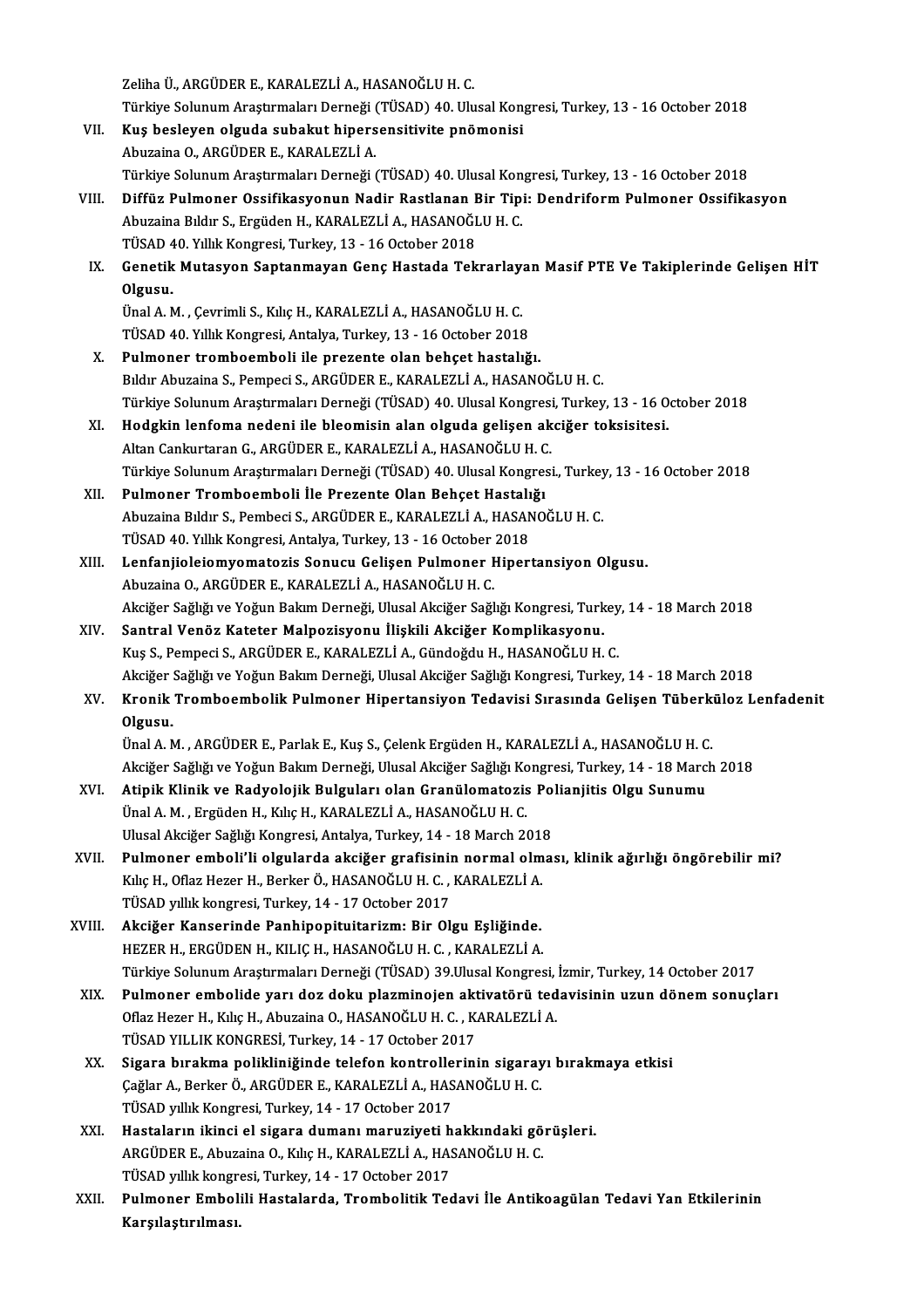|              | HASANOĞLU H. C., KILIÇ H., KARALEZLİ A., ARGÜDER E., HEZER H., BABAOĞLU E., ER M., PARLAK E., ABUZAİNA O.,<br>ÖZTUNA D.                                                                                  |
|--------------|----------------------------------------------------------------------------------------------------------------------------------------------------------------------------------------------------------|
| XXIII.       | Türkiye Solunum Araştırmaları Derneği (TÜSAD) 39.Ulusal Kongresi, İzmir, Türkiye., 14 October 2017<br>Pulmoner embolili hastalarda, trombolitik tedavi ve antikoagülan tedavi yan etkilerinin            |
|              | karşılaştırılması.                                                                                                                                                                                       |
|              | HASANOĞLU H. C., KARALEZLİ A., KILIÇ H., ARGÜDER E., HEZER H., BABAOĞLU E., ER M., PARLAK E. Ş., ABUZAİNA<br>0, ÖZTUNA D.                                                                                |
|              | Türkiye Solunum Araştırmaları Derneği (TUSAD) 39. Ulusal Kongresi, Turkey, 14 - 17 October 2017                                                                                                          |
| XXIV         | Pulmoner embolili hastalarda, trombolitik tedavi ile antikoagülan tedavi yan etkilerinin                                                                                                                 |
|              | karşılaştırılması.<br>HASANOĞLU H. C., Kılıç H., KARALEZLİ A., ARGÜDER E., Oflaz Hezer H., BABAOĞLU E., Er M., Parlak E. Ş., Abuzaina                                                                    |
|              | 0, Öztuna D                                                                                                                                                                                              |
|              | TÜSAD yıllık kongresi, Turkey, 14 - 17 October 2017                                                                                                                                                      |
| XXV.         | Noninvaziv mekanik ventilasyon konusunda hemşirelerin bilgi düzeylerinin değerlendirilmesi                                                                                                               |
|              | Parlak E. Ş., Öztürk B., KARALEZLİ A., HASANOĞLU H. C.                                                                                                                                                   |
|              | TÜSAD yıllık kongresi, Turkey, 14 - 17 October 2017                                                                                                                                                      |
| XXVI.        | Akciğer kanserinde panhipopitüiarizm: bir olgu eşliğinde                                                                                                                                                 |
|              | Oflaz Hezer H., Ergüden H., Kılıç H., HASANOĞLU H. C., KARALEZLİ A.                                                                                                                                      |
| XXVII.       | TÜSAD yıllık kongresi, Turkey, 14 - 17 October 2017<br>Evaluation of thiol/disulfide redox status in community-acquired pneumonia                                                                        |
|              | Parlak E. Ș., Alışık M., KARALEZLİ A., HASANOĞLU H. C., EREL Ö.                                                                                                                                          |
|              | Respiratory Infections(ERS congress), 9 - 13 September 2017                                                                                                                                              |
| XXVIII.      | Half - dose of recombinant tissue-type plasminogen activator in the treatment of acute pulmonary                                                                                                         |
|              | embolism: long term outcomes                                                                                                                                                                             |
|              | Oflaz Hezer H., Kılıç H., Abuzaina O., HASANOĞLU H. C., KARALEZLİ A.                                                                                                                                     |
|              | Pulmonary Circulation and Pulmonary Vascular Disease(ERS congress), 9 - 13 September 2017                                                                                                                |
| XXIX.        | The Importance of Mean Platelet Volume in Evaluating Cardiovascular Diseasesamong Patients with<br><b>COPD</b>                                                                                           |
|              | Kılıç H., Karaduman F., KAYA C., Şentürk A., Öğüt T., Oflaz Hezer H., KARALEZLİ A., ARGÜDER E., HASANOĞLU H. C                                                                                           |
|              | Tobacco, Smoking Control and Health Education (ERS congress), 9 - 13 September 2017                                                                                                                      |
| XXX.         | Are the thiol/disulfide redox status and HDL cholesterol levels associated with pulmonary<br>embolism?                                                                                                   |
|              | PARLAK E. Ş., Alışık M., KARALEZLİ A., Sayılır A. G., BAŞTUĞ S., ER M., HASANOĞLU H. C., EREL Ö.                                                                                                         |
|              | EUROPEAN RESPIRATORY SOCIETY 2017 ANNUAL CONGRESS, Milan, Italy, 9 - 13 September 2017                                                                                                                   |
| XXXI.        | Toplum kökenli Pnömonide Tiyol/disülfit denge durumunun değerlendirilmesi<br>Parlak E. Ș., Oflaz Hezer H., KARALEZLİ A., HASANOĞLU H. C., EREL Ö.                                                        |
|              | Toraks Derneği 20. Yıllık Kongresi 5-9 Nisan 2017, Turkey, 5 - 09 April 2017                                                                                                                             |
| XXXII.       | .Ağır Seyreden Post-Partum H1N1 İnfeksiyonu: Pnömoni ve Miyokardit.                                                                                                                                      |
|              | Abuzaina O., POLAT M., Kuş S., Oflaz Hezer H., Er M., KASAPKARA H. A., Kılıç H., KARALEZLİ A., HASANOĞLU H. C.<br>ASYOD yıllık kongresi, Turkey, 15 - 19 March 2017                                      |
| XXXIII.      | Romatoid Artrit Hastasinda Leflunomide (Arava) Kullanimi Sonrasi Akciğer Tutulumunda Hızlı<br>Kötüleşme.                                                                                                 |
|              | Abuzaina O., Oflaz Hezer H., KARALEZLİ A., Er M., HASANOĞLU H. C.                                                                                                                                        |
|              | ASYOD yıllık kongresi, Turkey, 15 May - 19 March 2017                                                                                                                                                    |
| <b>XXXIV</b> | Bronşektazi Nedeni Olarak Common Variable İmmunodeficiency: Bir olgu nedeniyle.                                                                                                                          |
|              | PEMPECI S., KUŞ S., PARLAK E., HEZER H., KILIÇ H., KARALEZLİ A.                                                                                                                                          |
| XXXV.        | Akciğer Sağlığı ve Yoğun Bakım Derneği, 2. Ulusal Akciğer Sağlığı Kongresi, İzmir, Turkey, 15 March 2017<br>Bronşiolitis Obliterans Organize Pnömoni Klinik ve Radyolojik Özellikleri: On Olgu Eşliğinde |
|              | Oflaz Hezer H., ARGÜDER E., HASANOĞLU H. C., KARALEZLİ A.                                                                                                                                                |
|              | ASYOD yıllık kongresi, Turkey, 15 - 19 March 2017                                                                                                                                                        |
| XXXVI.       | Churg-Strauss Sendromu: Üç Olgu Nedeniyle                                                                                                                                                                |
|              |                                                                                                                                                                                                          |